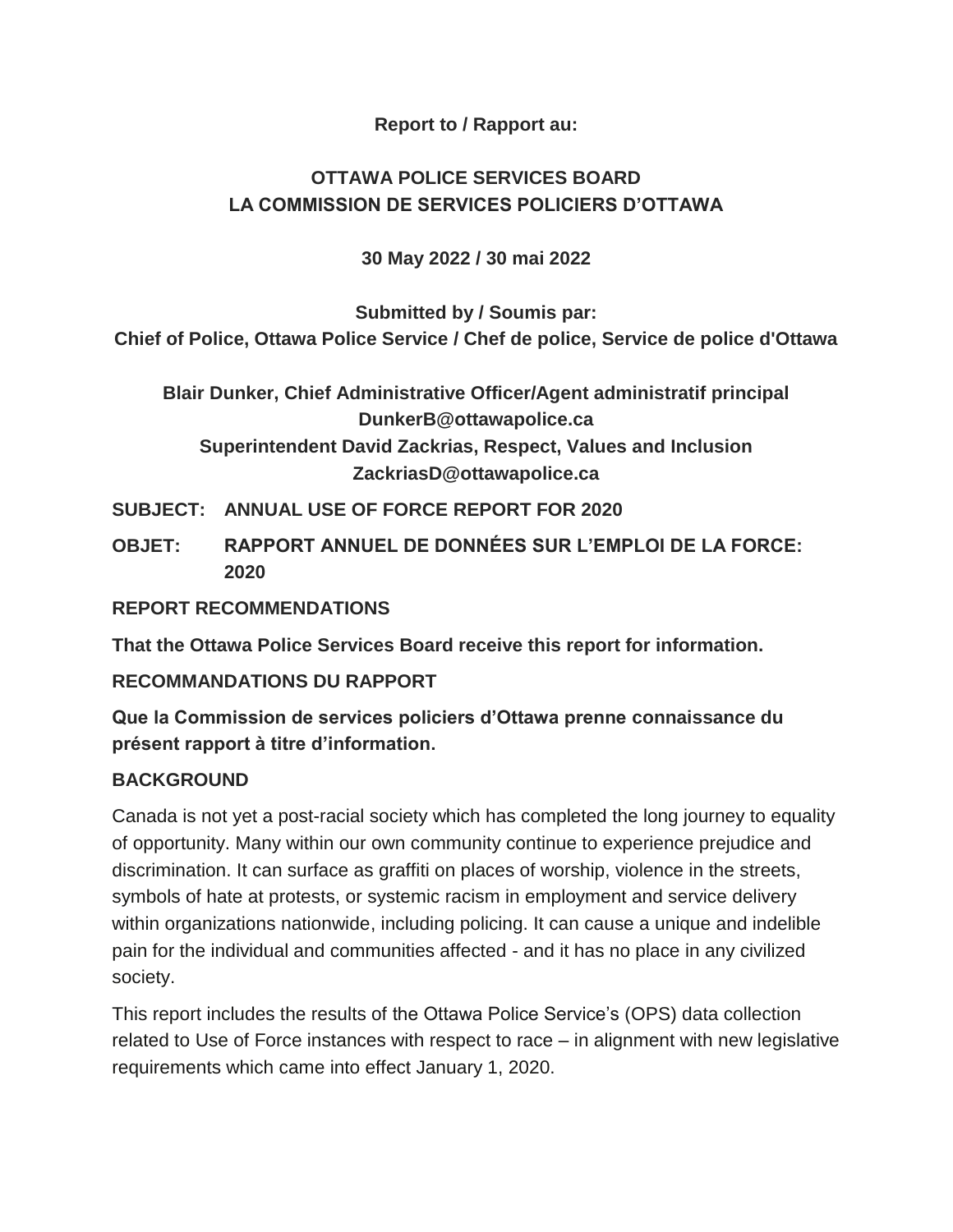The impact of Use of Force on racialized communities is a critical issue for police services – one that must be addressed. As part of the OPS' strategic priority to advance Equity, Diversity, and Inclusion (EDI), both within the organization and in service delivery to communities across Ottawa, data collection on Use of Force – as well as subsequent analysis and interpretation – is, and will continue to be, a top priority for the organization.

Given this, we have once again engaged Dr. Foster and Dr. Jacobs to guide critical analysis of the data collected with respect to instances of Use of Force. The results of their analysis highlights disproportionality for some communities – particularly for Black and Middle Eastern communities.

This is unacceptable.

The OPS is committed to working with our community partners to improve community safety and well-being by demonstrating a duty of care for all citizens. This includes putting into action the recommendations contained in this report.

The Community Equity Council (CEC) was instrumental in reviewing the analysis in order to provide important input for this report and formulating the recommendations.

#### **DISCUSSION**

In conformance with the Board's policy requirement for an annual Use of Force report, this report provides an overview of the:

**1)** The role of the Professional Development Centre (PDC) in managing the Use of Force procedures and training requirements;

**2)** The 2020 Use of Force Report key analysis and findings by Dr. Lesley Jacobs and Dr. Lorne Foster; and

**3)** The response to the report's findings and recommendations.

**1. Role of the Professional Development Centre and Use of Force Requirements** The PDC is responsible for ensuring that all sworn members are trained and certified in Use of Force. This also includes monitoring qualification status, reviewing each Use of Force Report, and reporting annually. The PDC monitors compliance with Use of Force policy and delivers the training curriculum mandated by provincial legislation which includes the Ontario Use of Force Model. The authority to use reasonable force when necessary is central to the duties of a police officer:

• The Ontario Use of Force Model (2004) is a graphical representation of the various elements involved in the process by which a police officer assesses a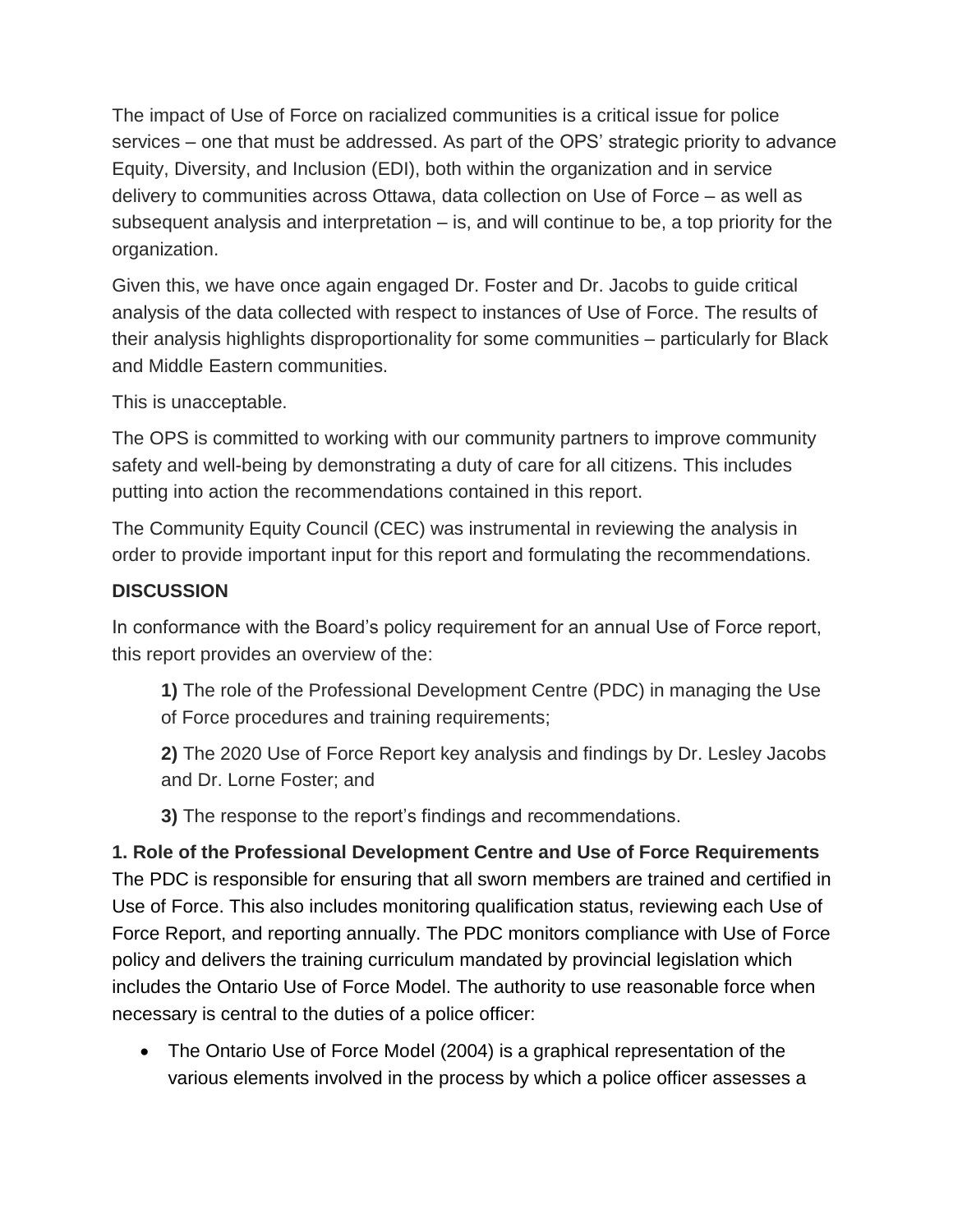situation and acts in a reasonable manner to ensure both officer and public safety.

- The model assists officers and the public to understand why, and in what manner, an officer may respond with force. As an aid to training, the model promotes continuous critical assessment and evaluation of each situation and assists officers to understand and make use of a variety of force options to respond to potentially violent situations.
- The model is not intended to serve as a justification for officer Use of Force nor does it prescribe specific response option(s) appropriate to a situation, it does provide a valuable framework for understanding and articulating the events associated with an incident involving officer Use of Force.

In addition, PDC works with police and community subject matter experts to coordinate related human rights and EDI training, which has increased significantly in recent years. Some key 2020-2021 training includes Indigenous cultural awareness and Anti-Black racism learning sessions.

PDC is also responsible the collecting, reviewing, and submitting the Use of Force incident reports to the Ministry of the Solicitor General (the Ministry). PDC captures and compiles the relevant disaggregated information from these reports for the reporting purposes and to highlight trends.

## **Use of Force Training**

An OPS recruit will receive more than 1,600 hours of training, prior to their first shift. This includes over 500 hours on Use of Force training, with a strong focus on communication skills and de-escalation techniques. In addition to this initial recruit training, officers receive annual requalification Use of Force training. Annual Use of Force training includes a full day of training which consists of lectures, tabletop exercises, ethics and human rights, and scenario-based training.

## **De-escalation and Communication Training**

For several years, the OPS has been working to increase de-escalation and training for all officers, from recruits to veterans. The de-escalation training assists officers in calming a situation using officer presence and communication. In January 2014, the OPS PDC added three and half hours of communication and de-escalation training to the Use of Force requalification training. While communication and de-escalation has always been a component in yearly training, the additional, focused training is intended to act as a refresher on working with people in crisis, including cases involving mental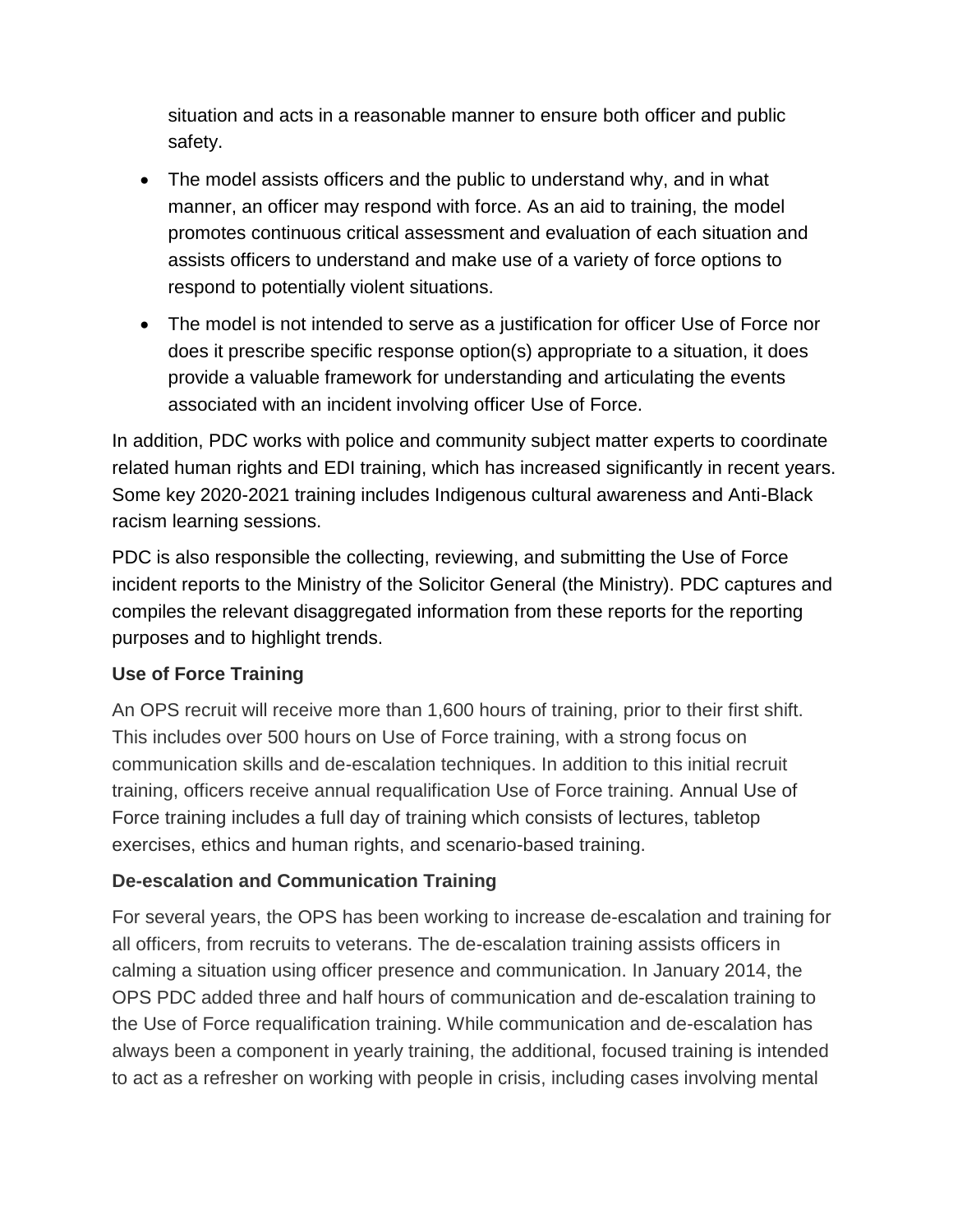health issues, as well as introduce a model to assist officers in articulating why and how they responded to an individual in crisis.

# **Human Rights and EDI Learning**

Significant human rights and EDI learning modules and workshops have been introduced to OPS members in recent years. Some of the 2021-2022 training for members includes:

- Anti-Indigenous racism and Indigenous cultural awareness with a five-part learning series;
- Call it Out! Understanding Systemic Racism training module from the Human Rights Commission;
- Trauma informed awareness training;
- Anti-Black Racism learning sessions; and
- Bystander training.

A more fulsome description of human rights and EDI Learning is included in the Annual Report: Human Rights and Racial Profiling Policy, submitted to the Board May 30, 2022.

## **2020 Use of Force Incident Reports and 2020 statistics**

Regulation 926 s.14.5 of the Police Services Act (PSA) sets out the requirements in relation to Use of Force, including: approved weapons, training, reporting, and technical specifications for available use of force options. In accordance with the PSA, officers are required to submit a Use of Force Report when a service member:

- Draws a handgun in the presence of a member of the public, points a firearm at a person or discharges a firearm;
- Uses a weapon other than a firearm on another person; or
- Uses physical force on another person that results in an injury requiring medical attention.

In 2020, OPS officers were dispatched to nearly 220,700 calls. These calls resulted in nearly 8,000 arrests and slightly more than 2,000 mental health apprehensions (MHA). In 2020, there is a total of 348 reported incidents of Use of Force involving 427 subjects. Of the 348 incidents for 2020, 40 were for Mental Health Apprehensions, 36 were for Warrants, 13 were for Suspicious Persons, 50 were for Disturbance Calls, and 95 were for Weapons Calls.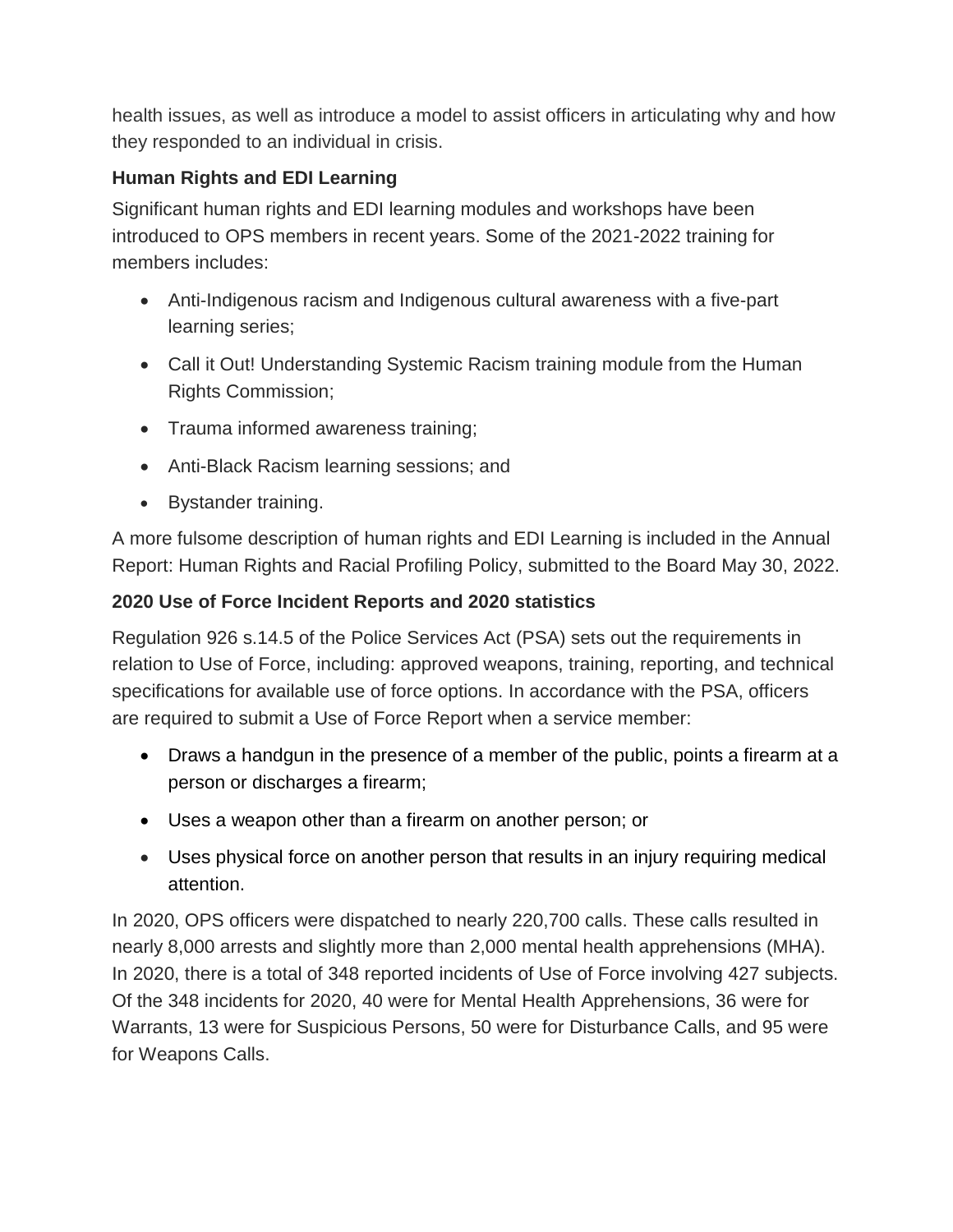A single incident may require more than one level of force. This is reflected on the Use of Force report. For example, an initial response may only require soft physical control (e.g. empty hands). As the incident evolves the officer may transition to an intermediate weapon (e.g. Conductive Energy Weapon (CEW)) to gain control. The reports capture both force options employed, and the sequence in which they were used.

Once completed by incident officers, Use of Force reports are submitted to the PDC Chain of Command and then to the Use of Force Analyst. Each report is reviewed for completeness and statistical data is verified before it is submitted to the Ministry (as required by legislation).

# **New Race Based Data Collection Requirements**

In 2020, the Ministry added the category of perceived race to the Use of Force form. When involved in an incident where a Use of Force report is submitted, members of a police service are required to report on their perception of the subject's race. It should be noted that subjects included on the report do not necessarily reflect only those directly present in the application of force, but all subjects present in the incident.

The information is monitored by the Ministry (Ontario's Anti-Racism Data Standards) to ensure consistent and effective practices are in place, The Ministry is expected to release 2020 findings later this year. The data allows for evidence-based decision making and helps ensure public accountability. The goal is to use the data to help address systemic racism and promote fair and equitable service delivery.

# **2. The 2020 Use of Force Report key analysis and findings by Dr. Lesley Jacobs and Dr. Lorne Foster**

In their report titled "External Review: Race Data in Use of Force Reporting by the Ottawa Police Service, 2020," the research team, Dr. Lorne Foster and Dr. Lesley Jacobs, used a human rights lens to analyze the race data from the 2020 Use of Force incident reports.

## **Key Areas of Inquiry for the Race Data Reporting**

Going beyond the policy and legislative requirements, the study examines four key areas of inquiry:

- **A. USE OF FORCE INCIDENCES** Are there disproportionately high incidences of Use of Force by the OPS for persons from different race groups, when compared with their respective populations in the City of Ottawa?
- **B. OCCURRENCE TYPE** Use of Force incidents are organized into occurrence types, principally Weapons Calls, Warrants, Disturbances, Mental Health Apprehensions, and Suspicious Persons. Are there patterns in the race data about these incidents?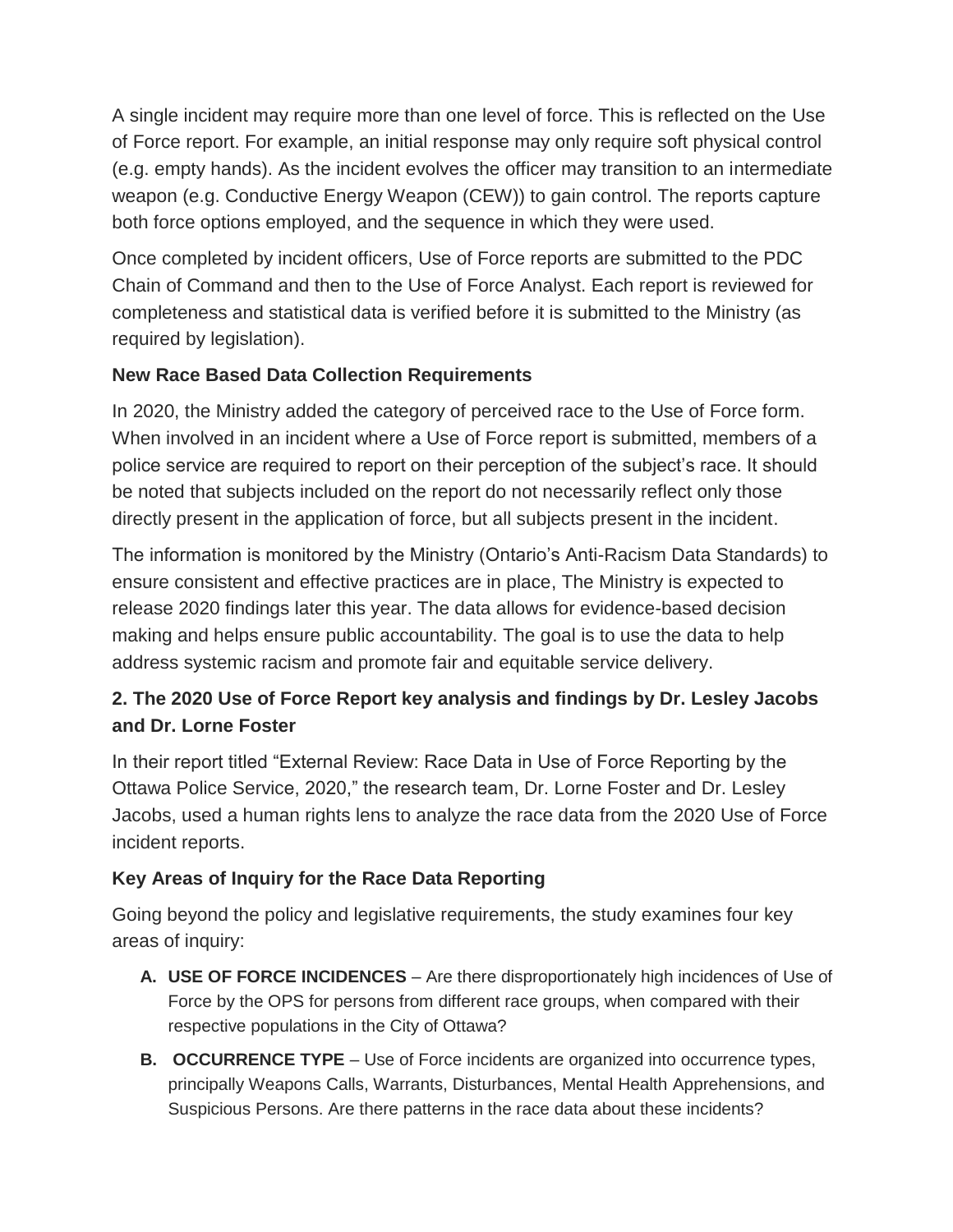- **C. USE OF FORCE OUTCOMES** The outcomes in Use of Force incidents range in seriousness, with the most serious involving the discharging of a taser and pointing and discharging a firearm. Did racialized subjects experience disproportionately high incidences of these serious outcomes in 2020?
- **D. TRIGGERS FOR USE OF FORCE INCIDENTS** Use of Force incidents by police are often associated with two types of triggers, the subject possessing a weapon or the subject's aggressive behaviour during the incident. Are there patterns in the data set on these two types of triggers?

These questions and findings are discussed in detail in the report "External Review: Race Data in Use of Force Reporting by the Ottawa Police Service, 2020," and are summarized immediately below.

#### **Report summary**

Out of 220,700 calls requiring police presence in 2020, there were 348 incidents requiring use of force involving 427 subjects. As the requirement to collect race data began on January 1, 2020, comparisons to previous years are unavailable; however, the first-year results do highlight disproportionality for some communities – particularly for Black and Middle Eastern communities.

- Individuals perceived to be Black by officers, were involved in Use of Force incidents 4.8 times more than would be expected (118 / 427 subjects were perceived as Black).
- Individuals perceived to be Middle Eastern were involved in Use of Force incidents 2.4 times more than would be expected (50 / 427 subjects were perceived as Middle Eastern).

These numbers are consistent with the experience of other police service across Canada. Indeed, police services must work to better understand and address the disproportionate use of force against racialized members of the communities they serve. This includes improving and expanding data collection with a view to better understand the context of Use of Force incidents – and other police-citizen interactions – to develop impactful solutions to these systemic issues.

#### **Recommendations and Response**

The findings of the Use of Force Report 2020 are an important step forward for the OPS on public reporting and analysis of race data for Use of Force incidents.

The CEC, the Service and the Researchers have identified the following four recommendations: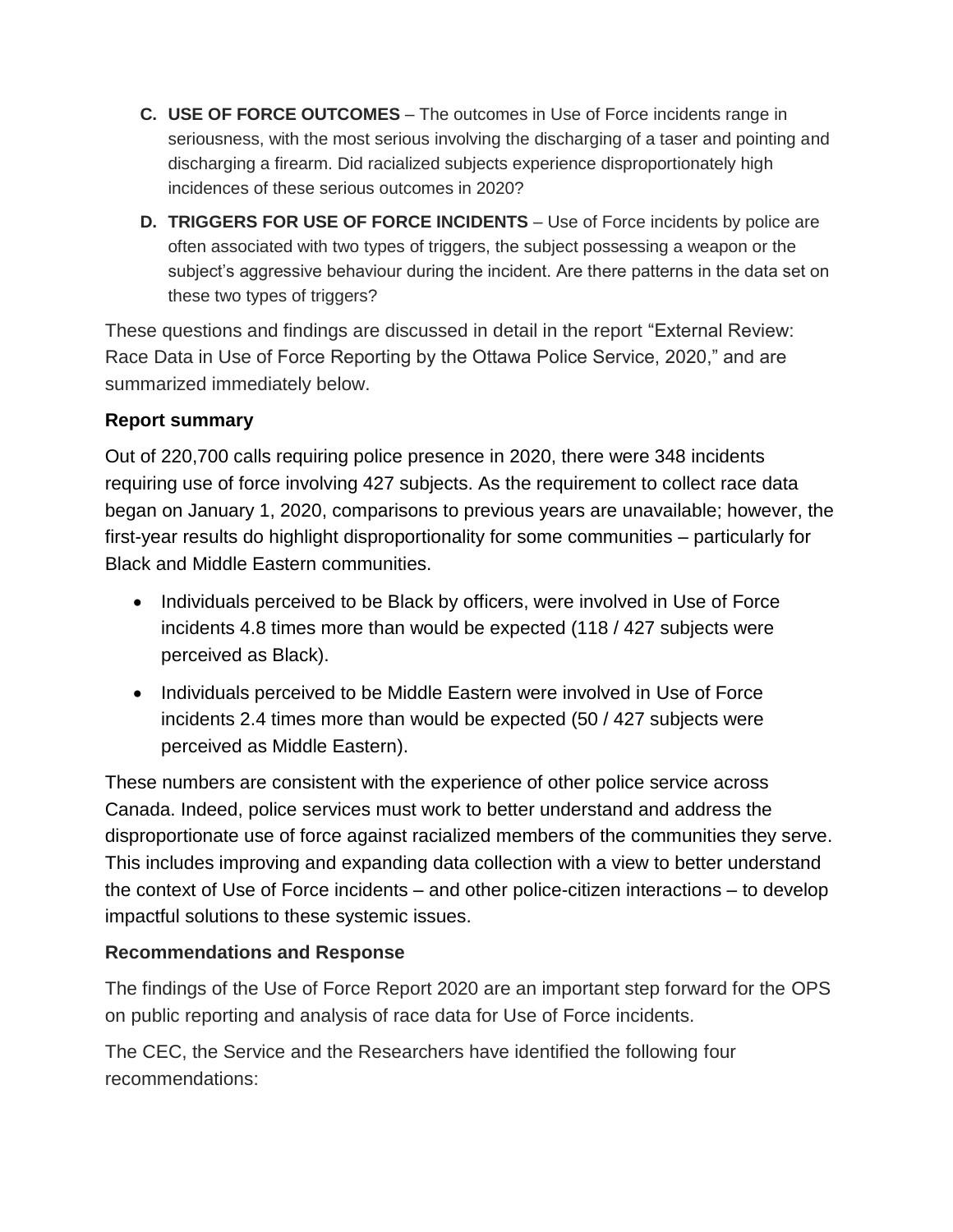- 1) Develop, in partnership with the community,
	- a) Race Data Collection Strategy which includes: policy directives for a user-friendly, integrated approach that supports the collection of race data (and other demographics and variables) for the full range of OPS-community member interactions.
	- b) Prompt and transparent public reporting by the OPS of race-related findings.
	- c) Collaborative analysis and problem solving to respond to areas needing improvement.
	- d) Performance targets to reduce racial disparities in OPS service responses.

2) Increase data type/sources beyond what is required by the Ministry of the Solicitor General to deepen our understanding of Use of Force incidents.

3) Improve the links between Use of Force data and other OPS databases for reporting and analysis.

4) Leverage Use of Force race data analysis findings to promote equitable and valuebased decision making, policies and practices.

## **Acknowledgement & Commitment to Action**

The OPS recognizes the disproportionate findings in the 2020 Use of Force report provided by Dr. Jacobs and Dr. Foster. The disproportionate results continue to reflect long-standing and unresolved systemic racism and related intersectional issues that are still found in the justice system, other institutions, and our larger society. The OPS is committed to working with community partners to bring about meaningful change.

## **EDI Action Plan Priority Work to Address Systemic Racism**

Identifying and addressing systemic racism and racial profiling is a priority action item in the OPS EDI Action Plan – an organizational action plan focused on promoting culture change and addressing systemic racism and racial profiling with policy, process, business practice, and training improvements.

A more fulsome description of EDI Action Plan work is included in another report to the Board on May 30, 2022, titled "Annual Report: Human Rights and Racial Profiling Policy."

# **Next Steps – Joint Action Planning**

In the pursuit of professional and equitable policing to the diverse communities we serve, the Police Service will continue to work with provincial and local partners like the Community Equity Council and Equity Ottawa to develop a larger policy framework for the collection, analysis and reporting of social identify and race-based data. The OPS' EDI Section will lead this effort as part of the EDI Action Plan work.